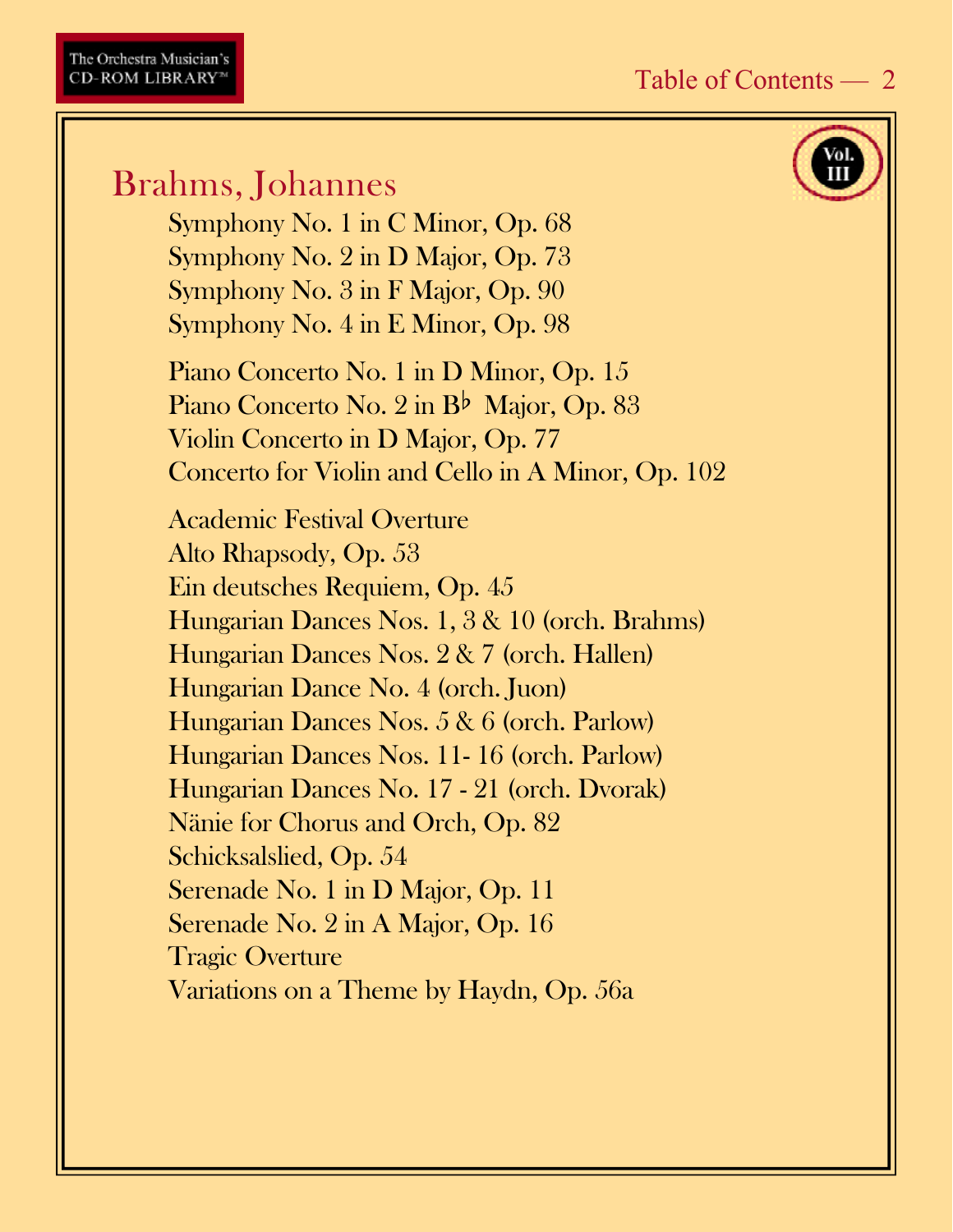

#### Chabrier, Emmanuel Espana

Chausson, Ernest Symphony in  $B^{\flat}$  Major Poeme, Op. 25

## Chopin, Frederic

Piano Concerto No. 1 in E Minor Piano Concerto No. 2 in F Minor

#### Franck, Cesar

Symphony in D Minor Symphonic Variations Psyche Nos. 1-4

## Lalo, Edouard

Symphonie Espagnole in D Minor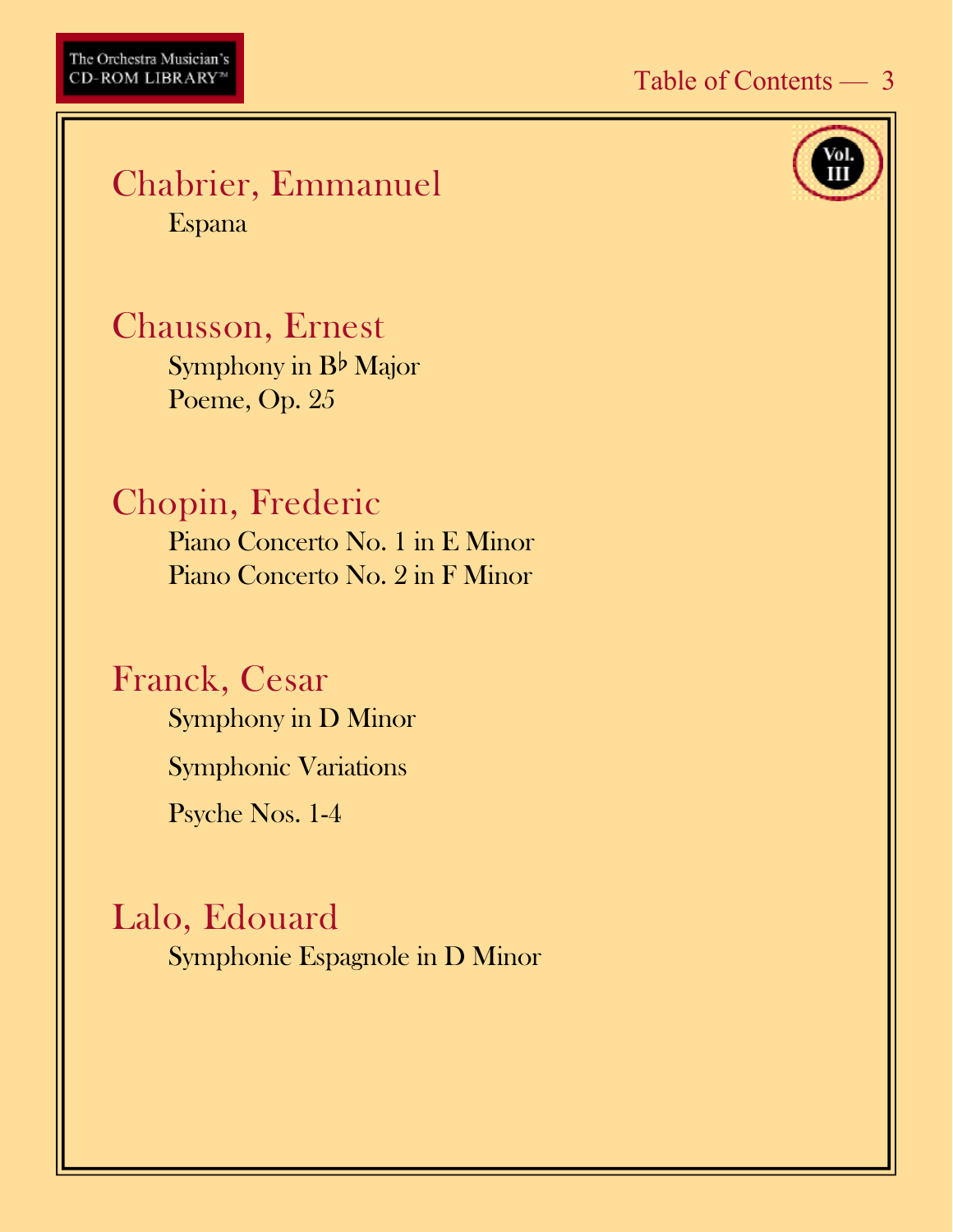# Liszt, Franz

Faust Symphony Dante Symphony

Piano Concerto No. 1 in E<sup>b</sup> Major Piano Concerto No. 2 in A Major **Totentanz** 

Les Preludes (Symphonic Poem No. 3) Hungarian Rhapsody No. 1 Hungarian Rhapsody No. 2 Hungarian Rhapsody No. 3 Hungarian Rhapsody No. 4 Hungarian Rhapsody No. 5 Hungarian Rhapsody No. 6 Hungarian Rhapsody No. 13 Mephisto Waltz No. 1 Mephisto Waltz No. 2

Offenbach, Jacques Orpheus in the Underworld Overture

Sarasate, Pablo de Carmen Fantasy, Op. 25